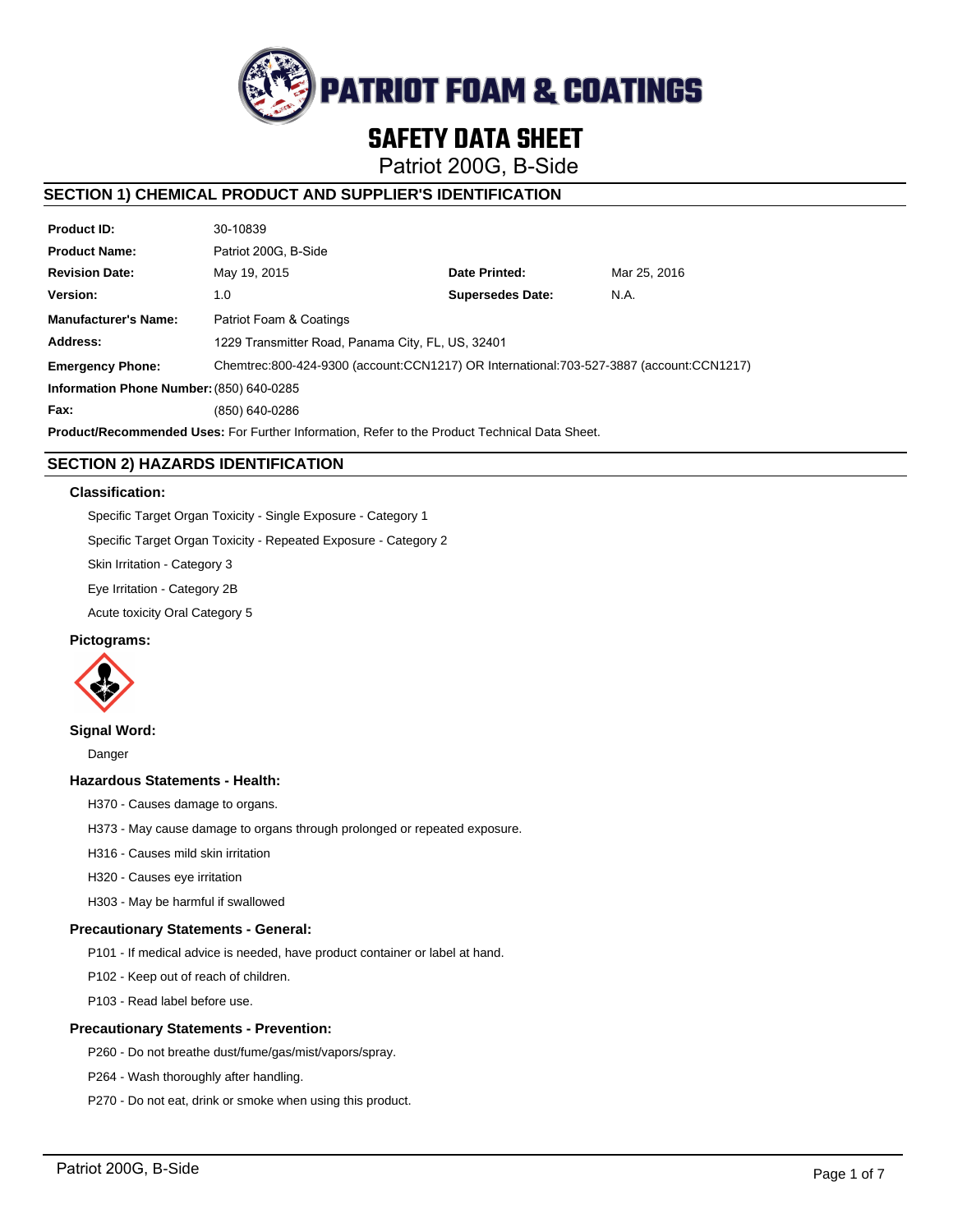### **Precautionary Statements - Response:**

P308 + P311 - IF exposed or concerned: Call a POISON CENTER/doctor.

P321 - Specific treatment (see section 4 on this SDS).

P314 - Get Medical advice/attention if you feel unwell.

P332 + P313 - If skin irritation occurs: Get medical advice/attention.

P305 + P351 + P338 - IF IN EYES: Rinse cautiously with water for several minutes. Remove contact lenses, if present and easy to do. Continue rinsing.

P337 + P313 - If eye irritation persists: Get medical advice/attention.

P312 - Call a POISON CENTER/doctor if you feel unwell.

### **Precautionary Statements - Storage:**

P405 - Store locked up.

### **Precautionary Statements - Disposal:**

P501 - Dispose of contents/ container to an approved waste disposal plant.

### **Acute toxicity of 3.6% of the mixture is unknown**

## **SECTION 3) COMPOSITION / INFORMATION ON INGREDIENTS**

| <b>CAS</b>   | <b>Chemical Name</b>    | % By Weight     |
|--------------|-------------------------|-----------------|
| 0000111-46-6 | DIETHYLENE GLYCOL       | 8% - 15%        |
| 0000460-73-1 | HFC-245FA               | $5\%$ - 9%      |
| Not Reported | TERTIARY AMINE CATALYST | $2\% - 4\%$     |
| 0000156-60-5 | 1.2-DICHLOROETHYLENE    | $1.1\% - 1.9\%$ |
| 0000107-21-1 | ETHYLENE GLYCOL         | $0.9\% - 1.6\%$ |
| Not Reported | TERTIARY AMINE          | $0.7\%$ - 1.2%  |
|              |                         |                 |

### **SECTION 4) FIRST-AID MEASURES**

#### **Inhalation:**

Remove source of exposure or move person to fresh air and keep comfortable for breathing. If experiencing respiratory symptoms: Call a POISON CENTER/doctor. If breathing is difficult, trained personnel should administer emergency oxygen if advised to do so by the POISON CENTER/doctor.

If exposed/feel unwell/concerned: Call a POISON CENTER/doctor.

### **Skin Contact:**

Take off contaminated clothing, shoes and leather goods (e.g. watchbands, belts). Gently blot or brush away excess product. Wash with plenty of lukewarm, gently flowing water for a duration of 15-20 minutes. If skin irritation or rash occurs: Get medical advice/attention. Wash contaminated clothing before re-use or discard.

IF exposed or concerned: Get medical advice/attention.

### **Eye Contact:**

Avoid direct contact. Wear chemical protective gloves, if necessary.

Rinse eyes cautiously with lukewarm, gently flowing water for several minutes, while holding the eyelids open. Remove contact lenses, if present and easy to do. Continue rinsing for 15-20 minutes. Take care not to rinse contaminated water into the unaffected eye or onto the face. If eye irritation persists: Get medical advice/attention.

### **Ingestion:**

Rinse mouth. Do NOT induce vomiting. Immediately call a POISON CENTER/doctor. If vomiting occurs naturally, lie on your side, in the recovery position.

IF exposed or concerned: Get medical advice/attention.

# **SECTION 5) FIRE-FIGHTING MEASURES**

### **Suitable Extinguishing Media:**

Dry chemical, foam, carbon dioxide is recommended. Water spray is recommended to cool or protect exposed materials or structures. Carbon dioxide can displace oxygen. Use caution when applying carbon dioxide in confined spaces. Simultaneous use of foam and water on the same surface is to be avoided as water destroys the foam. Sand or earth may be used for small fires only.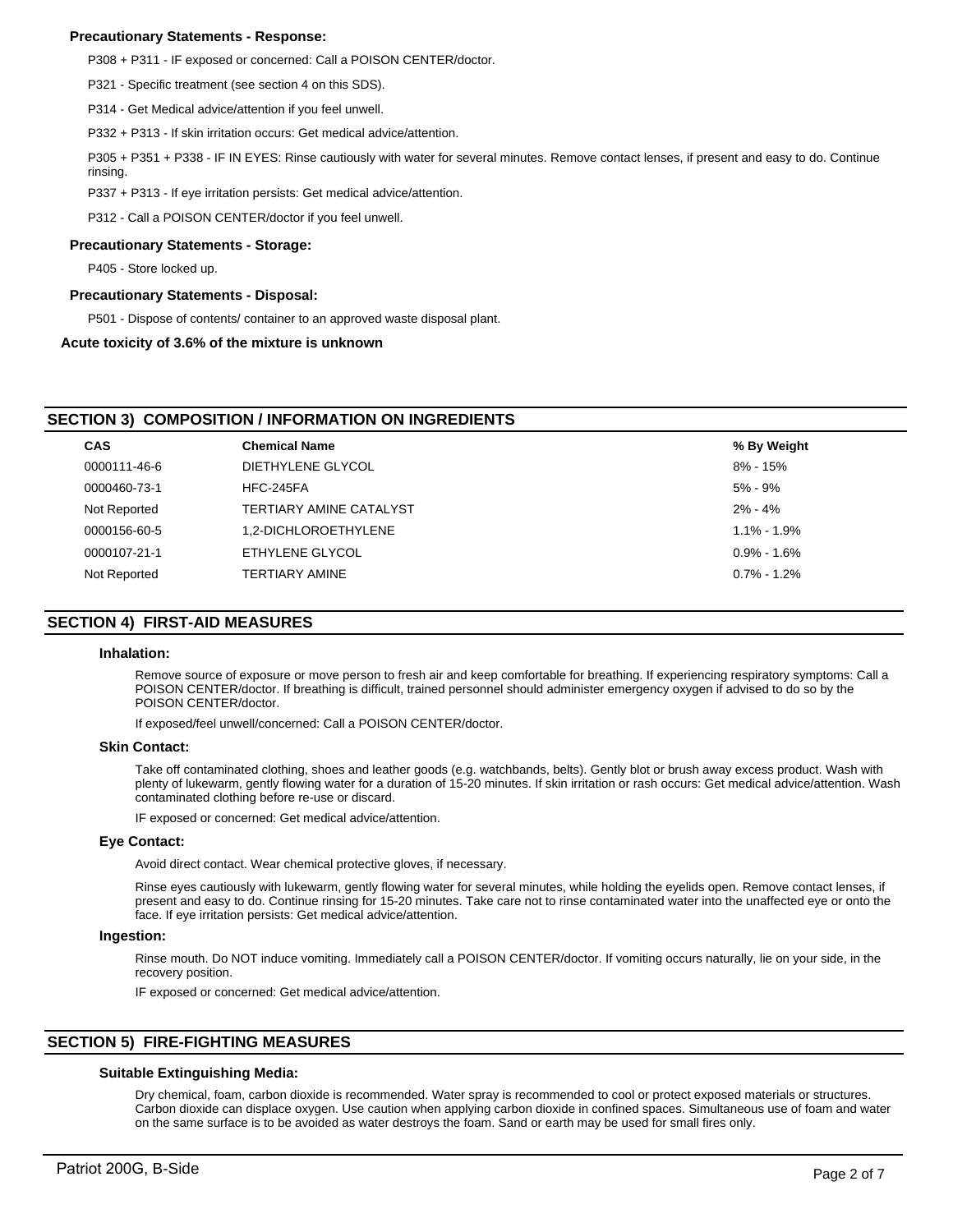### **Specific Hazards in Case of Fire:**

Heated containers may build up pressure and rupture violently. Therefore, use cold water to cool fire-exposed containers.

#### **Fire-fighting Procedures:**

Isolate immediate hazard area and keep unauthorized personnel out. Stop spill/release if it can be done safely. Move undamaged containers from immediate hazard area if it can be done safely. Water spray may be useful in minimizing or dispersing vapors and to protect personnel. Water may be ineffective but can be used to cool containers exposed to heat or flame. Caution should be exercised when using water or foam as frothing may occur, especially if sprayed into containers of hot, burning liquid.

Dispose of fire debris and contaminated extinguishing water in accordance with official regulations.

#### **Special Protective Actions:**

Wear NIOSH approved self-contained breathing apparatus in positive pressure mode with full-face piece. Boots, gloves (neoprene), googles, and full protective clothing are also required.

Care should always be exercised in dust/mist areas.

### **SECTION 6) ACCIDENTAL RELEASE MEASURES**

#### **Emergency Procedure:**

ELIMINATE all ignition sources (no smoking, flares, sparks or flames in immediate area).

Do not touch or walk through spilled material.

Isolate hazard area and keep unnecessary people away. Remove all possible sources of ignition in the surrounding area. Notify authorities if any exposure to the general public or the environment occurs or is likely to occur.

If spilled material is cleaned up using a regulated solvent, the resulting waste mixture may be regulated.

#### **Recommended Equipment:**

Positive pressure, full-face piece self-contained breathing apparatus(SCBA), or positive pressure supplied air respirator with escape SCBA (NIOSH approved).

#### **Personal Precautions:**

Avoid breathing vapors. Avoid contact with skin, eyes or clothing. Do not touch damaged containers or spilled materials unless wearing appropriate protective clothing.

### **Environmental Precautions:**

Stop spill/release if it can be done safely. Prevent spilled material from entering sewers, storm drains, other unauthorized drainage systems and natural waterways by using sand, earth, or other appropriate barriers.

#### **Methods and Materials for Containment and Cleaning up:**

Contain and absorb large spillages onto an inert, non-flammable adsorbent carrier (such as earth or sand). Shovel into open-top drums or plastic bags for further decontamination, if necessary. Wash the spillage area clean with liquid decontaminate. Remove and properly dispose of residues. Notify applicable government authorities if release is reportable.

### **SECTION 7) HANDLING AND STORAGE**

#### **General:**

Wash hands after use. Do not get in eyes, on skin or on clothing. Do not breathe vapors or mists. Use good personal hygiene practices. Eating, drinking and smoking in work areas is prohibited. Remove contaminated clothing and protective equipment before entering eating areas.

#### **Ventilation Requirements:**

Use only with adequate ventilation to control air contaminants to their exposure limits. The use of local ventilation is recommended to control emissions near the source.

#### **Storage Room Requirements:**

Keep container(s) tightly closed and properly labeled. Store in cool, dry, well-ventilated areas away from heat, direct sunlight, strong oxidizers and any incompatibilities. Store in approved containers and protect against physical damage. Keep containers securely sealed when not in use. Indoor storage should meet OSHA standards and appropriate fire codes. Containers that have been opened must be carefully resealed to prevent leakage. Empty container retain residue and may be dangerous.

Use non-sparking ventilation systems, approved explosion-proof equipment and intrinsically safe electrical systems in areas where this product is used and stored.

Ground and bond containers and receiving equipment. Avoid static electricity by grounding.

Do not cut, drill, grind, weld, or perform similar operations on or near containers. Do not pressurize containers to empty them. Ground all structures, transfer containers and equipment to conform to the national electrical code. Use procedures that prevent static electrical sparks. Static electricity may accumulate and create a fire hazard.

Ideal storage temperature is 50-75°F.

### **SECTION 8) EXPOSURE CONTROLS/PERSONAL PROTECTION**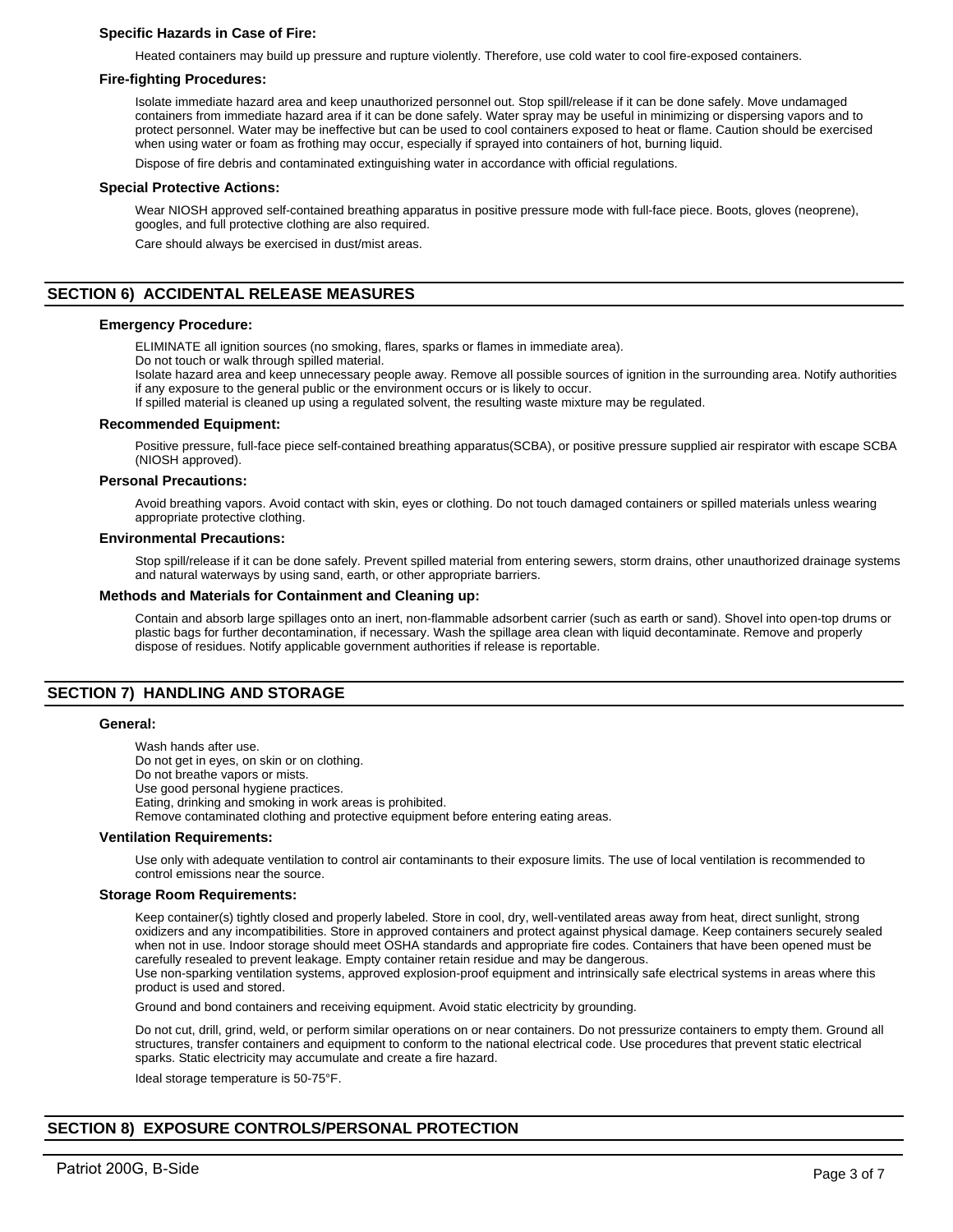### **Eye Protection:**

Wear eye protection with side shields or goggles. Wear indirect-vent, impact and splash resistant goggles when working with liquids. If additional protection is needed for entire face, use in combination with a face shield.

### **Skin Protection:**

Use of gloves approved to relevant standards made from the following materials may provide suitable chemical protection: PVC, neoprene or nitrile rubber gloves. Suitability and durability of a glove is dependent on usage, e.g. frequency and duration of contact, chemical resistance of glove material, glove thickness, dexterity. Always seek advice from glove suppliers. Contaminated gloves should be replaced. Use of an apron and over- boots of chemically impervious materials such as neoprene or nitrile rubber is recommended to avoid skin sensitization. The type of protective equipment must be selected according to the concentration and amount of the dangerous substance at the specific workplace. Launder soiled clothes or properly disposed of contaminated material, which cannot be decontaminated.

Depending on conditions of use, additional protection may be required such as apron, arm covers, or full body suit. Wash contaminated clothing before re-wearing.

### **Respiratory Protection:**

If airborne concentrations exceed or are expected to exceed the TLV, use MSHA/NIOSH approved positive pressure supplied pressure supplied air respiratory with a full face piece or an air supplied hood. For emergencies, use a positive pressure self-contained breathing apparatus.

### **Appropriate Engineering Controls:**

Provide exhaust ventilation or other engineering controls to keep the airborne concentrations of vapors below their respective threshold limit value.

| <b>Chemical Name</b>             | <b>OSHA</b><br>twa<br>(ppm) | <b>OSHA</b><br>TWA<br>(mg/m3) | <b>OSHA</b><br><b>STEL</b><br>(ppm) | <b>OSHA</b><br><b>STEL</b><br>(mg/m3) | <b>OSHA</b><br>Tables (Z1<br>Z2, Z3) | <b>OSHA</b><br>⊩Carcinogen ! | <b>OSHA</b><br><b>Skin</b><br>designation | <b>NIOSH</b><br><b>TWA</b><br>(ppm) | <b>NIOSH</b><br><b>TWA</b><br>(mg/m3) | <b>NIOSH</b><br><b>STEL</b><br>(ppm) | <b>NIOSH</b><br><b>STEL</b><br>(mg/m3) | <b>NIOSH</b><br>Carcinogen |
|----------------------------------|-----------------------------|-------------------------------|-------------------------------------|---------------------------------------|--------------------------------------|------------------------------|-------------------------------------------|-------------------------------------|---------------------------------------|--------------------------------------|----------------------------------------|----------------------------|
| $1,2-$<br><b>DICHLOROETHYLEN</b> |                             |                               |                                     |                                       |                                      |                              |                                           |                                     |                                       |                                      |                                        |                            |
| ETHYLENE GLYCOL                  |                             |                               |                                     |                                       |                                      |                              |                                           |                                     |                                       |                                      |                                        |                            |
| HFC-245FA                        |                             | 2.5                           |                                     |                                       |                                      |                              |                                           |                                     |                                       |                                      |                                        |                            |

| Chemical Name                         | <b>ACGIH</b><br><b>TWA</b><br>(ppm) | ACGIH<br><b>TWA</b><br>(mg/m3) | <b>ACGIH</b><br><b>STEL</b><br>(ppm) | <b>ACGIH</b><br><b>STEL</b><br>(mg/m3) |
|---------------------------------------|-------------------------------------|--------------------------------|--------------------------------------|----------------------------------------|
| $1,2-$<br><b>DICHLOROETHYLEN</b><br>E | 200                                 | 793                            |                                      |                                        |
| ETHYLENE GLYCOL                       |                                     |                                |                                      | C <sub>100</sub>                       |
| HFC-245FA                             |                                     | 2.5                            |                                      |                                        |

### **SECTION 9) PHYSICAL AND CHEMICAL PROPERTIES**

| <b>PhysicalProperties</b>    |                        |
|------------------------------|------------------------|
| Density                      | 10.00 lb/gal           |
| <b>Specific Gravity</b>      | 1.20                   |
| <b>VOC Regulatory</b>        | $0.00$ lb/gal          |
| VOC Part A & B Combined      | N.A.                   |
| Appearance                   | Light Brown Liquid     |
| Odor Threshold               | N.A.                   |
| Odor Description             | <b>Slight Ethereal</b> |
| pH                           | N.A.                   |
| <b>Water Solubility</b>      | N.A.                   |
| Flammability                 | N/A                    |
| Flash Point Symbol           | N.A.                   |
| Flash Point                  | 149 °C                 |
| Viscosity                    | N.A.                   |
| Lower Explosion Level        | N.A.                   |
| <b>Upper Explosion Level</b> | N.A.                   |
|                              |                        |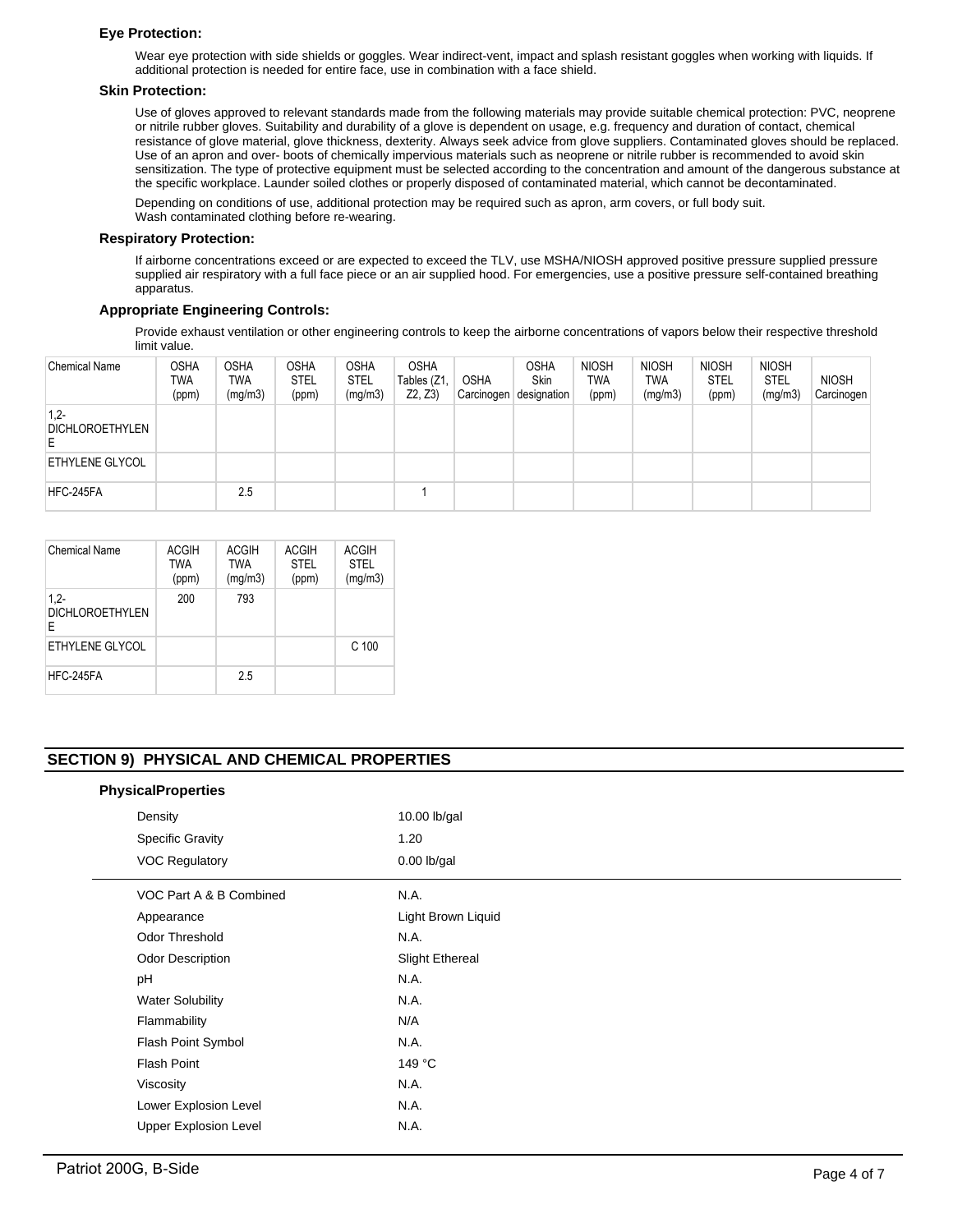| Vapor Pressure          | N.A.              |
|-------------------------|-------------------|
| Vapor Density           | Heavier than air  |
| <b>Freezing Point</b>   | N.A.              |
| <b>Melting Point</b>    | N.A.              |
| Low Boiling Point       | 15 °C             |
| High Boiling Point      | N.A.              |
| Auto Ignition Temp      | N.A.              |
| Decomposition Pt        | N.A.              |
| <b>Evaporation Rate</b> | Slower than ether |
| Coefficient Water/Oil   | N.A.              |
|                         |                   |

# **SECTION 10) STABILITY AND REACTIVITY**

### **Stability:**

Material is stable at standard temperature and pressure.

# **Conditions to Avoid:**

Avoid high temperatures, heated material will build pressure and may rupture the container violently.

## **Hazardous Reactions/Polymerization:**

Will not occur.

### **Incompatible Materials:**

This product will react with any material containing active hydrogens, such as water, alcohol, ammonia, amines, alkalis and acids, the reaction with water is slow under 50°C, but is accelerated at higher temperature and in the presence of alkalis, tertiary amines, and metal compounds.

### **Hazardous Decomposition Products:**

Highly unlikely under normal industrial use. Under extreme heat and fire, carbon monoxide, carbon dioxide.

# **SECTION 11) TOXICOLOGICAL INFORMATION**

### **Skin Corrosion/Irritation:**

Causes mild skin irritation

# **Serious Eye Damage/Irritation:**

Causes eye irritation

### **Carcinogenicity:**

No data available

### **Respiratory/Skin Sensitization:**

No data available

### **Germ Cell Mutagenicity:**

No data available

#### **Reproductive Toxicity:**

No data available

### **Specific Target Organ Toxicity - Single Exposure:**

Causes damage to organs.

### **Specific Target Organ Toxicity - Repeated Exposure:**

May cause damage to organs through prolonged or repeated exposure.

#### **Aspiration Hazard:**

No data available

# **Acute Toxicity:**

No data available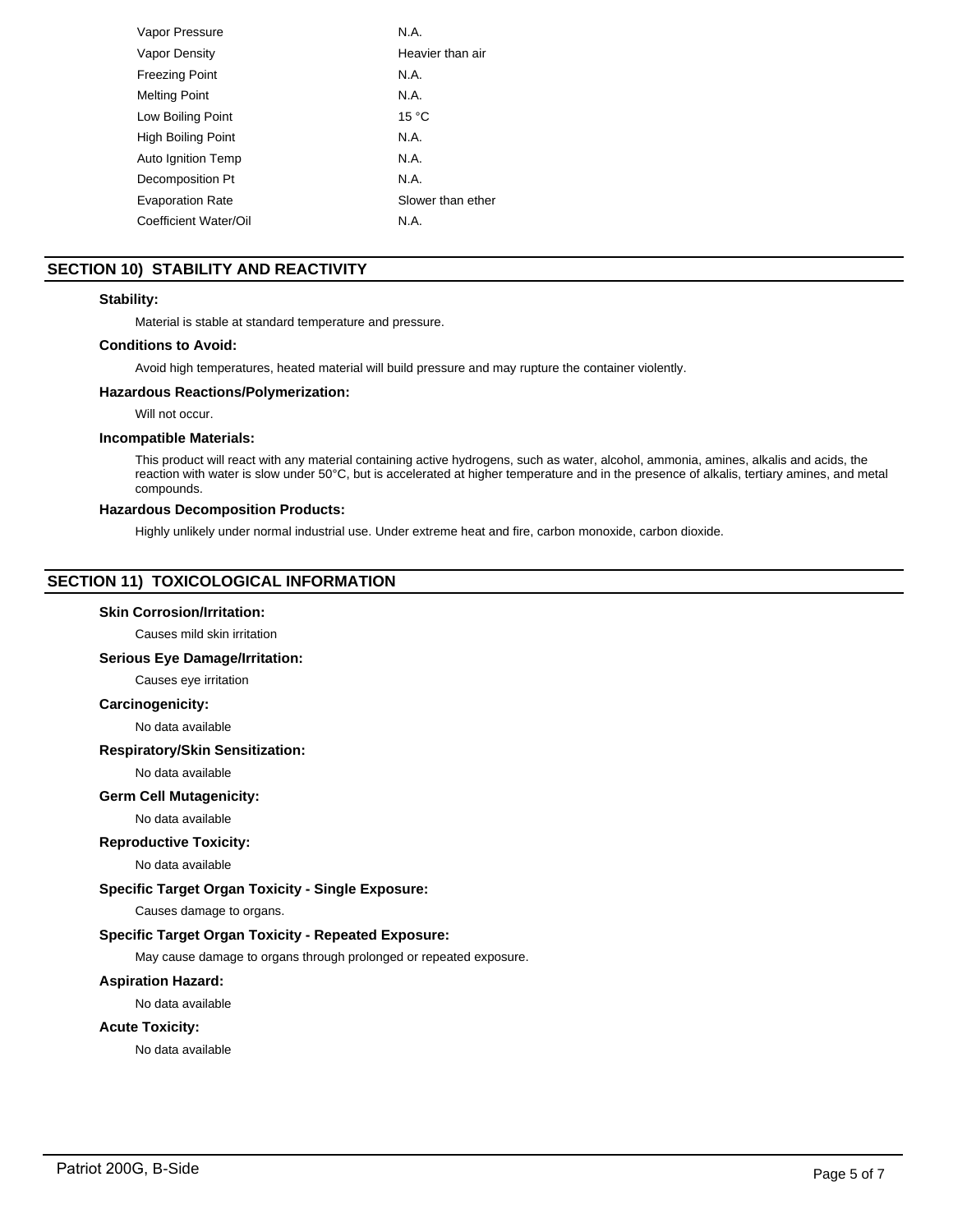LD50 (oral, rat): 5.89 g/kg; 8.54 g/kg; 13.0 g/kg (5) LD50 (oral, mouse): 7.5 g/kg; 15.28 g/kg (5,6) LD50 (oral, guinea pig): 6.6 g/kg; 11.0 g/kg (5) LD50 (oral, rabbit): 5.0 g/kg (5) LD50 (dermal, rabbit): 9.5 g/kg (6)

# **SECTION 12) ECOLOGICAL INFORMATION**

# **Toxicity:**

No data available.

### **Persistence and Degradability:**

No data available.

### **Bioaccumulative Potential:**

No data available.

### **Mobility in Soil:**

No data available.

# **Other Adverse Effects:**

No data available.

# **SECTION 13) DISPOSAL CONSIDERATIONS**

## **Waste Disposal:**

Under RCRA, it is the responsibility of the user of the product, to determine a the time of disposal whether the product meets RCRA criteria for hazardous waste. Waste management should be in full compliance with federal, state, and local laws.

Empty containers retain product residue which may exhibit hazards of material, therefore do not pressurize, cut, glaze, weld or use for any other purposes. Return drums to reclamation centers for proper cleaning and reuse.

# **SECTION 14) TRANSPORT INFORMATION**

# **U.S. DOT Information:**

Not regulated.

# **IMDG Information:**

Not regulated.

### **IATA Information:**

Not regulated.

# **SECTION 15) REGULATORY INFORMATION**

| CAS          | Chemical Name                            | % By Weight     | <b>Regulation List</b>                                                                                   |
|--------------|------------------------------------------|-----------------|----------------------------------------------------------------------------------------------------------|
| 0000111-46-6 | <b>DIETHYLENE GLYCOL</b>                 |                 | 8% - 15% DSL, SARA312, VOC, TSCA                                                                         |
| 0000460-73-1 | HFC-245FA                                |                 | 5% - 9% DSL, SARA312, TSCA                                                                               |
| Not Reported | <b>TERTIARY AMINE</b><br><b>CATALYST</b> | $2\% - 4\%$     |                                                                                                          |
| 0000156-60-5 | 1.2-DICHLOROETHYLENE                     |                 | 1.1% - 1.9% DSL, CERCLA, SARA312, VOC, TSCA, RCRA                                                        |
| 0000107-21-1 | <b>ETHYLENE GLYCOL</b>                   |                 | 0.9% - 1.6% DSL, CERCLA, HAPS, SARA312, SARA313, VHAPS, VOC, TSCA, CA Prop65 - California Proposition 65 |
| Not Reported | <b>TERTIARY AMINE</b>                    | $0.7\% - 1.2\%$ |                                                                                                          |